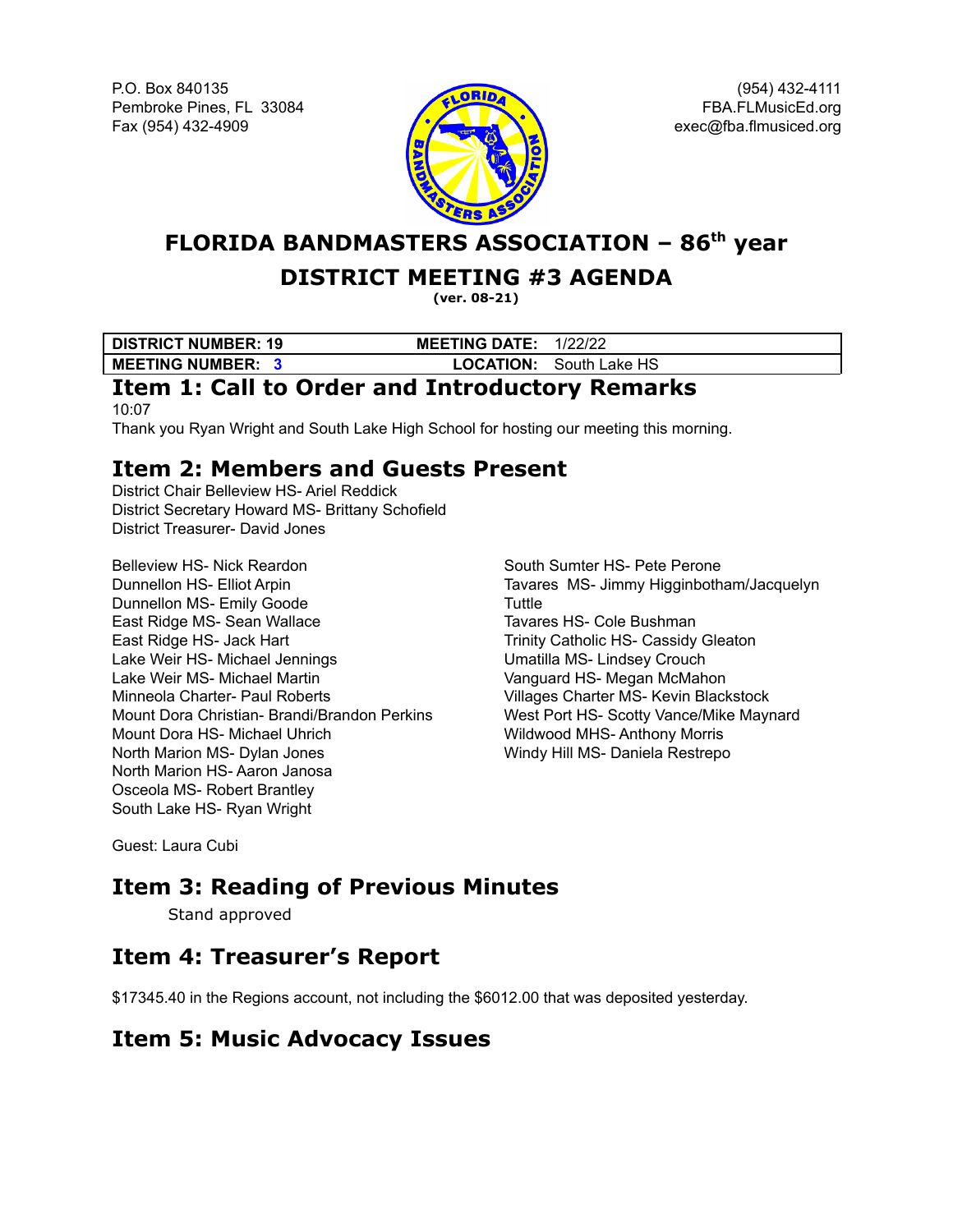## **Item 6: Communications**

Sexual Misconduct, Molestation, and Harassment Policy: Part 3

#### **Supervision of Youth/Recommendations and Requirements**

FSMA strives to create a safe environment for the minors/students it serves and the events it sponsors. In situations where there are fewer than ten students involved, one of the ways to provide a safe environment for those minors/students is to require a minimum of two supervising adult workers/volunteers at FSMA-sanctioned activities.

Other professional practices that should be observed in situations involving minors/students and an adult include:

- 1. Avoid private one-on-one interactions between an adult and a minor/student. a. When private interactions cannot be avoided, make another adult aware of the meeting and keep the door open.
	- b. If a private meeting between an adult and a minor/student is necessary, make another adult aware of the meeting and keep the door to the office or other meeting space open and unlocked.

c. When the door cannot remain open in situations such as private lessons, auditions, solo MPA performances, the door should be unlocked and there should be another adult in the room or there should be an unobstructed view into the room from the outside.

- 2. At FSMA-sanctioned MPA's, the ratio of 1 adult volunteer *(an adult who has been screened with a background check within the last five years)* to every 10 students (10:1 ratio) will be maintained unless a member school is required to provide higher number of chaperones per student that the 10:1 ratio.
- 3. While at an FSMA-sanctioned MPA site, all minors/students must remain supervised at the ratio required by the FSMA, or a greater number of chaperones per student if required by member school's school district, and within the area assigned them by MPA officials.

Questions/suggestions: Helps with one on one for solo and ensemble. Judge and student in a room with a window.

# **Item 7: Unfinished Business**

Report of and Reactions to December Board and January General Meeting minutes Approved- Motion to change the original date of All-District Jazz to April 28-30, 2022 (Schofield/Gleaton).

Location: Mt. Dora HS or East Ridge HS

#### **Item 8: Committee Reports**

District Mentoring Report

It is a difficult year to mentor because mentors are also struggling with their band programs. Feeling lost in your program right now is okay because many band directors are feeling the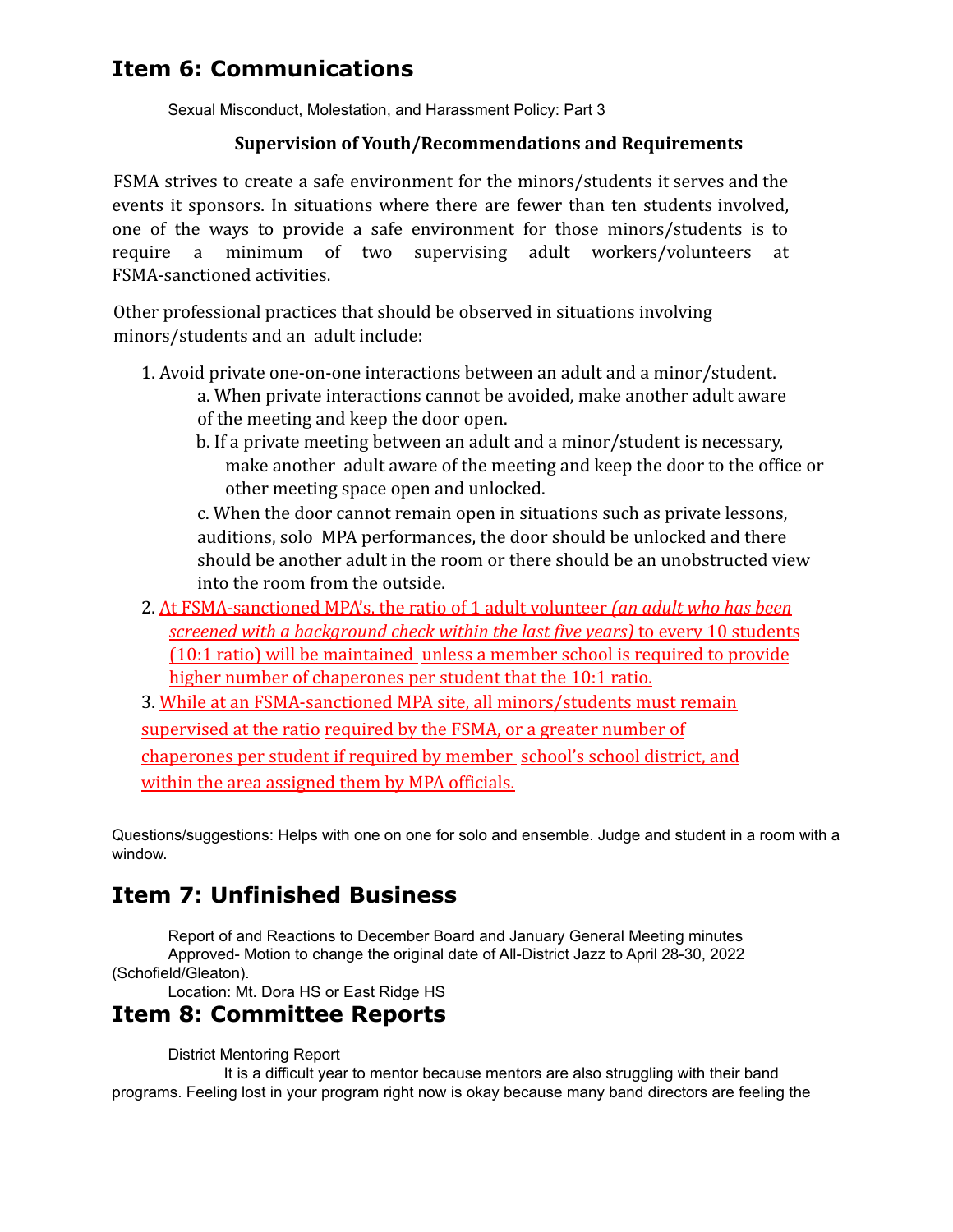same way. You're not alone! Feel free to reach out to all directors in our district for mentorship or as a colleague.

All-District Band Committee

Ideas for next year: Schedule change: start Thursday at 6 and Saturday rehearsal 9-12. Remember to take group picture.

#### **Item 9: New Business**

Jazz MPA - February 9-10, 2022 at Mount Dora HS S&E #1/Auxiliary MPA - February 18-19, 2022 at Tavares HS Concert MPA #1 - March 3-5, 2022 at West Port HS Concert MPA #2 - April 2, 2022 at South Lake HS (only Saturday) S&E #2 - April 8-9, 2022 at Belleview HS

At this time, you should have sent entry forms and payments for all spring MPAs except for S&E #2 (MPA Online entries for that are due March 9th, with paperwork and payments due March 12th).

Do we want to do research study with high school bands on Friday of Concert MPA #1? yes

The tentative schedules for Jazz MPA and Concert MPA #2 are in MPA Online; let me know if you see any issues.

Recording - Maggie Studios

#### **Item 10: State MPA Dates and Sites**

Remind all Senior High Directors that they must download the State MPA Entry Bulletin from the FBA website by early February.

## **Item 11: Election of Officers (if applicable)**

Approved- Brittany Schofield for district chair (Flenner/Reddick) Approved- Sean Wallace for district secretary (Reddick/Jones)

#### **Item 12: Selection of District MPA Dates for Next Year**

The board recommends the following dates for the 2022-2023 school year: All-State Auditions - September 17, 2022 Marching MPA - November 5, 2022 All-District Band - January 26-28, 2023 S&E #1 - February 10-11, 2023 Jazz MPA - February 15-16, 2023 Concert MPA #1 - March 2-4, 2023 Concert MPA #2 - March 31-April 1, 2023 S&E #2 - April 14-15, 2023 All-District Jazz - April 27-29, 2023

Passed- Motion: To accept all dates for 2022-2023 (Vance/Reardon)

## **Item 13: Nominations for Adjudicators List**

Approved - David Jones for S&E Woodwinds (Reddick/Schofield) Approved - Brittany Schofield for S&E Woodwinds (Reddick/David Jones) Approved - Jack Hart for Concert and Jazz (Vance/Jones)